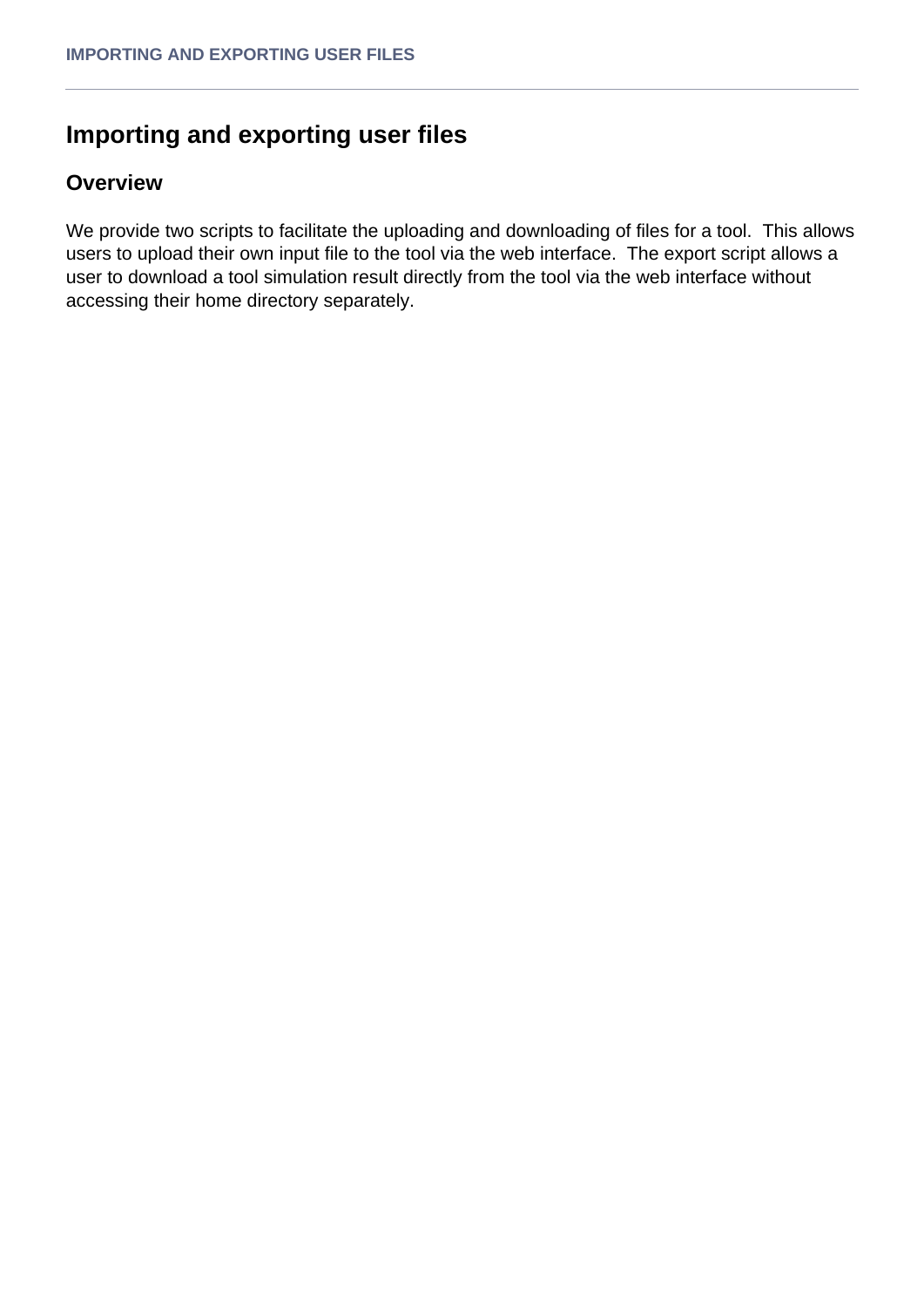## **Import File**

### **Overview**

"importfile" is the command line tool that, when run, opens a pop-up window prompting the user to browse and select file that is then uploaded.

You can use this command to transfer one or more files from your desktop to your tool session via a web browser. This command causes a web page to pop up prompting you for various files on your desktop. Choose one or more files and submit the form. The files will be uploaded to your tool session and saved in the file names specified on the command line. You must have popups enabled for this to work properly.

### **Implementation**

This script should be implemented as a background process in a non-rappture tool. Typically a pipe is used to run this script off the main process of the tool. The piped process should be monitored by the tool code for a response upon completion of the user's file upload. The script will continue to wait for a file to be uploaded indefinitely. Please code appropriately for this.

## **Help text**

USAGE: /usr/bin/importfile [-f|--for text] [-l|--label text] file file ...

 options: -h or --help Prints this help message.

-f or --for <text>

 Short explanation of what the data will be used for; for example, "for CNTBands 2.0". If given, this text is inserted into the upload form to help explain what it will be used for.

-l or --label <text>

 Prompt for subsequent file arguments using this label string. The default label just uses the file name.

-m or --mode acsii|binary|auto

 In "binary" mode, files are transferred exactly as-is. In "ascii" mode, control-M characters are removed, which helps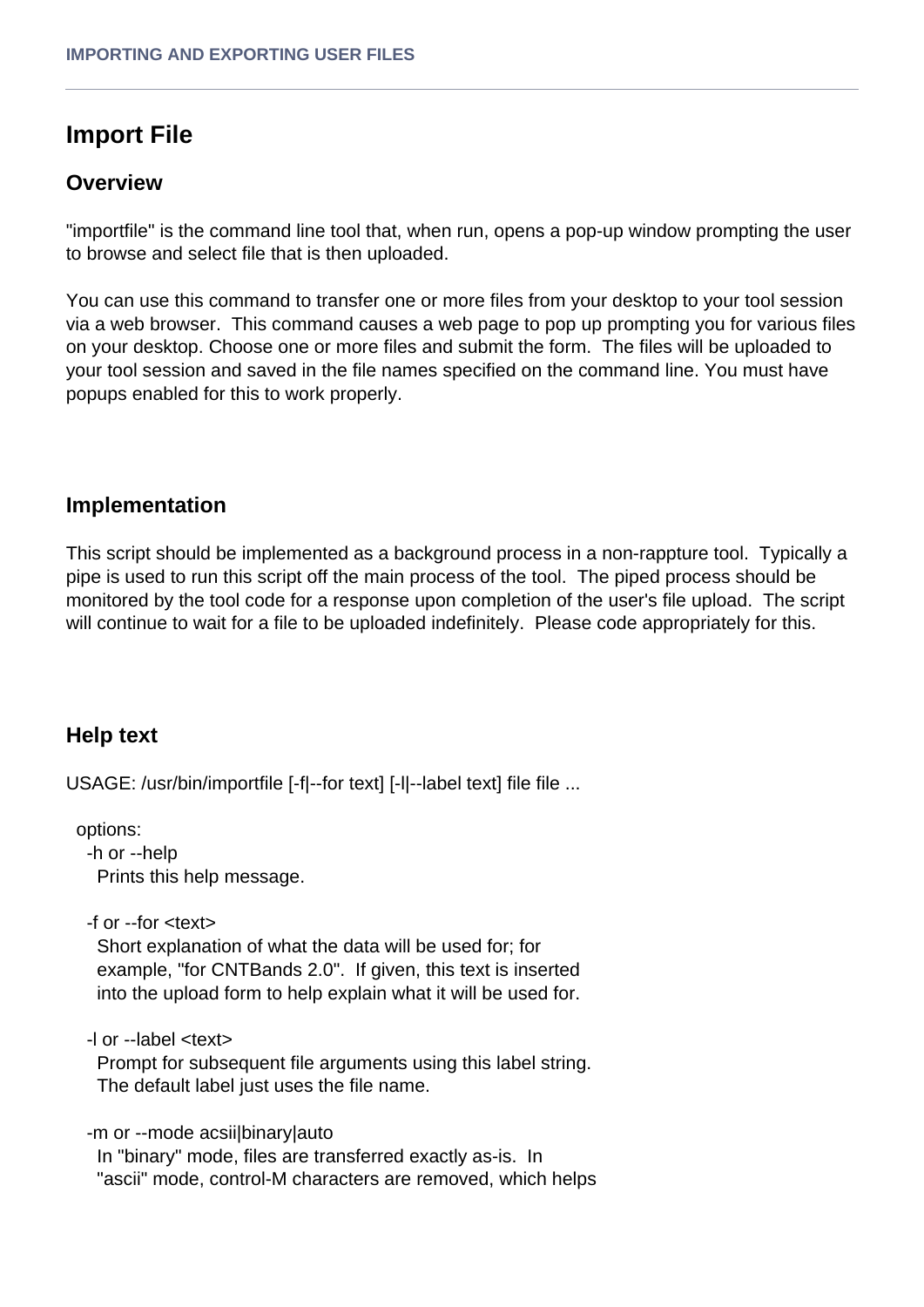when loading Windows files into the Linux environment. The default is "auto", which removes control-M from text files but leaves binary files intact.

#### -p or --provenance

 Print more verbose results showing the provenance information for all files uploaded. Instead of a series of space-separated file names, this produces one line for each file showing the final file name and where it came from, which is either the file name on the user's desktop or @CLIPBOARD meaning that the user pasted information into the text entry area. For example:

 $foo.tqz \leq qui15.tar.qz$ bar.txt <= @CLIPBOARD

--

 Remaining arguments are treated as file names, even if they start with a -.

file

 Uploaded file will be saved in this file name within your tool session. If file is @@ then the file is given the same name it had before it was uploaded. If no file arguments are included, the default is "@@", meaning upload a single file and use the name it had on the desktop.

You can use this command to transfer one or more files from your desktop to your tool session via a web browser. This command causes a web page to pop up prompting you for various files on your desktop. Choose one or more files and submit the form. The files will be uploaded to your tool session and saved in the file names specified on the command line.

This command returns a list of names for files actually uploaded.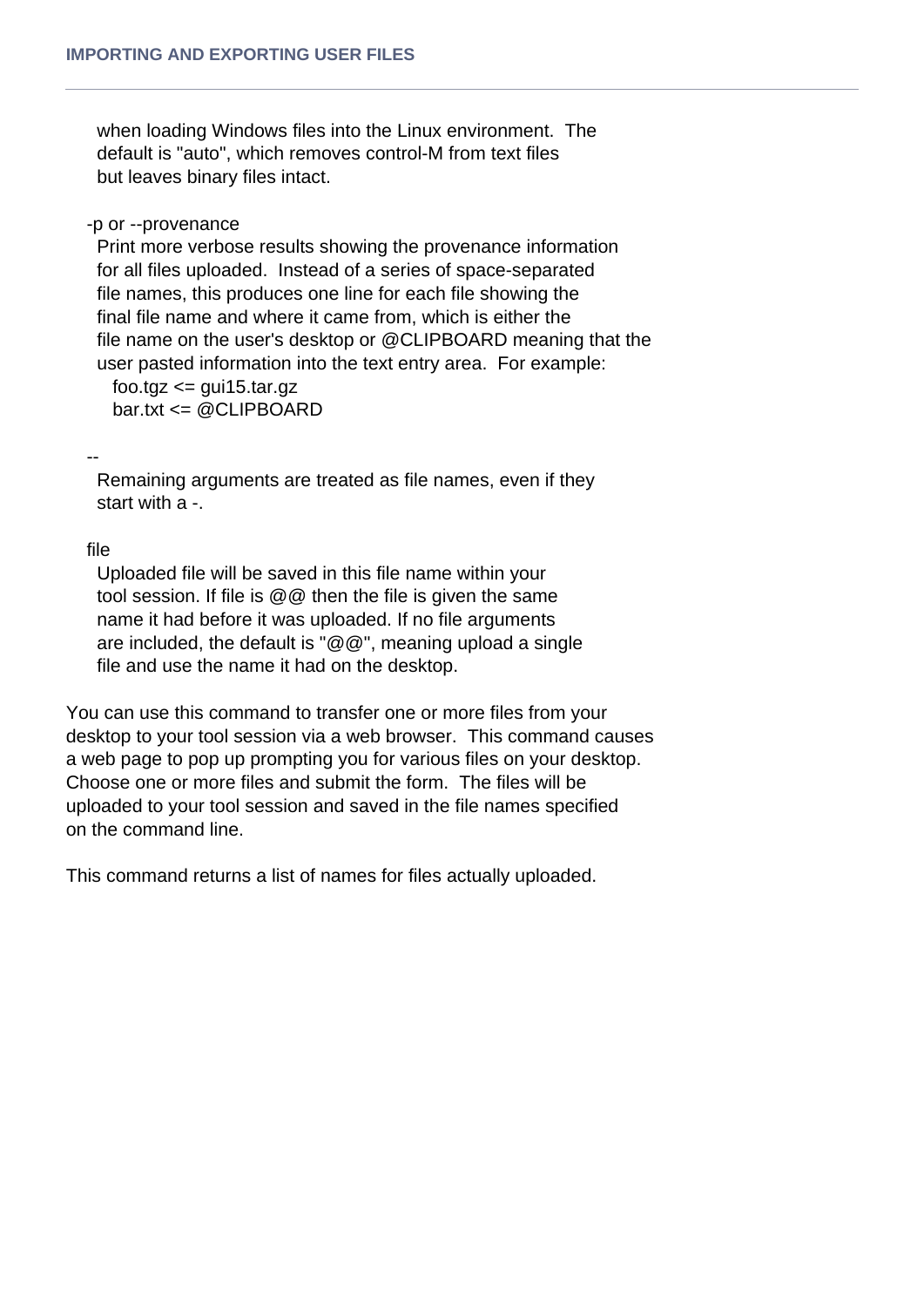# **Export File**

## **Overview**

You can use this command to transfer one or more files from your tool session to your desktop via a web browser. A separate web browser page is opened for each file. You must have popups enabled for this to work properly.

## **Implementation**

This script can be implemented as a background process in a non-rappture tool. This allow the user to continue to use the tool while the file downloads to their machine in the background. Typically a pipe is used to run this script off the main process of the tool. This is optional

## **Help text**

USAGE: /usr/bin/exportfile [-t|--timeout secs] [-d|--delete] [-m|--message file] [-f|--format raw|html] file file...

options:

 -h or --help Prints this help message.

-t or --timeout <seconds>

 Forget about the file after this timeout. Default is 86,400 seconds (1 day).

-d or --delete

 Delete the file after the timeout or when the tool is shut down. Should be used only with temporary files.

-m or --message

 File containing a fragment of HTML text that will be displayed above the download. It might say "Here is your data," or "If you use this data, please cite this source."

-f or --format <type>

 Choices are "raw" and "html". Default is "raw". The "html" format causes the server to rewrite links embedded within the HTML, so that images can be displayed and links can be